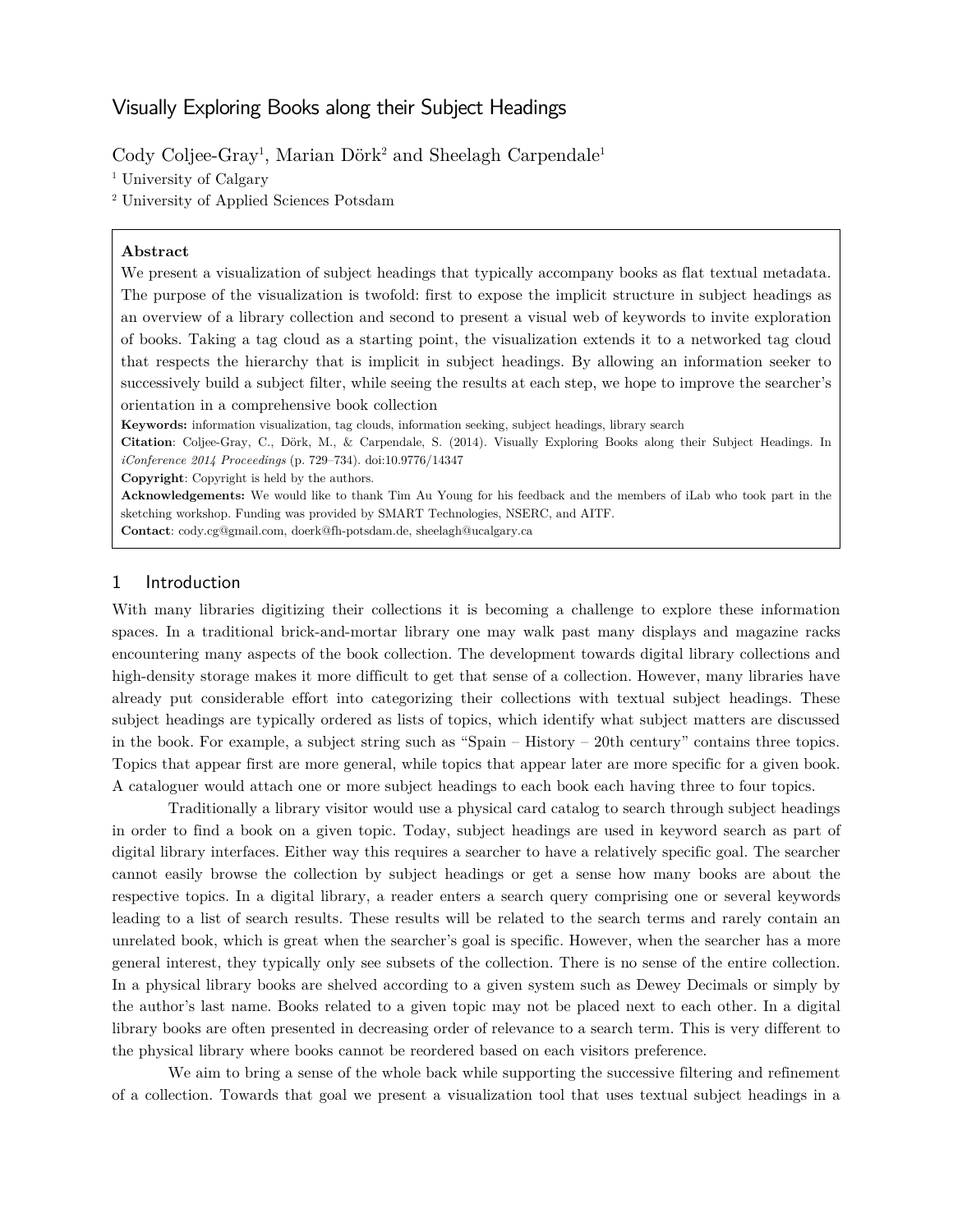collection of books to aid exploration. Subject headings offer a rich under-utilized data source that can help provide a sense of context to a library collection in a digital interface.

## 2 Background

The initial aims behind this work were to expose interesting aspects of a library catalog, facilitate the casual filtering of books, and help the searcher to gain a better understanding of the collection. We have refined these goals in collaboration with a library professional whose work relates to the management of catalogs at our university library. In conversations with him we learned about the various fields of the typical database schema for library collections. Especially subject headings such as Library of Congress Subject Headings (LCSH) repeatedly popped up. On the one hand, subject headings are a form of metadata that are very useful in characterizing books, on the other hand they have not been fully utilized in catalog interfaces. We subsequently ran a sketching session with six researchers from our lab who were asked to sketch visual representations of 15 books and their subject headings to facilitate information exploration. Several sketches focused on the directionality of tags in subject headings, which our library expert responded positively about. While he acknowledged the variation among cataloguers, he viewed subject headings as a fruitful middle ground between highly structured classifications such as the Dewey Decimal System and less structured approaches like free-form tagging. Based on our initial goals and the subsequent discussions and explorations, we developed a visualization technique that exposes the ordered relationships among tags in subject headings.

Many visualizations systems have been developed that represent the tags or words in a collection or document. For unstructured text, several visualization techniques have been introduced that allow for the exploration of relationships among terms in textual documents and tags in collections. Word tree (Wattenberg & Viegas, 2008) presents a visual concordance that exposes the varying distributions of wordto-word sequences in a single text. Based on a selected word acting as the tree's root, any words that follow the selected word are branched off of it. Words which appear further away are connected to its respective predecessor. Phrase nets is a related technique that represents the latent network structure in a text where the words are connected by specific words, phrases, or patterns (van Ham, Wattenberg, & Viegas, 2009) providing a network approach to an unstructured text. Both techniques present uniques perspectives on a single text, but are not designed to facilitate search across a collection of resources.

Tag clouds (Viégas & Wattenberg, 2008) are the most widely deployed text visualizations providing an overview of the frequency of words or terms either of a text or of a collection of photos or bookmarks. Tag clouds use font size to indicate the frequencies of terms in a data set. While it may not be ideal for a precise reading, a tag cloud provides a general sense of which terms are dominant in a given text or collection. However, tag clouds are not designed to work with sets of ordered tags such as subject headings and typically do not display connections between such tags. The tag cloud are also used in the VisGets (Dörk, Carpendale, Collins, & Williamson, 2008) interface supporting besides filtering a brushing mechanism that shows the correspondence between other facet values as well as the results.

#### 3 Spidey Sense

For the purpose of designing a visualization of a book collection we used a subset of books from the Open Library<sup>[1](#page-1-0)</sup>, an online project to create a universal book catalog. Besides typical metadata such as author, title, year, and blurb, the site also exposes LCSH terms as ordered tags. We focus here on the interplay between the visualization of the subject headings and the display of the books as the result space.

The Spidey Sense interface has two main parts: a subject visualization on the left and a result view on the right (see Figure 1). The results contain the books retrieved from the query that is formulated in

 $\overline{a}$ 

<span id="page-1-0"></span><sup>1</sup> [http://openlibrary.org](http://openlibrary.org/)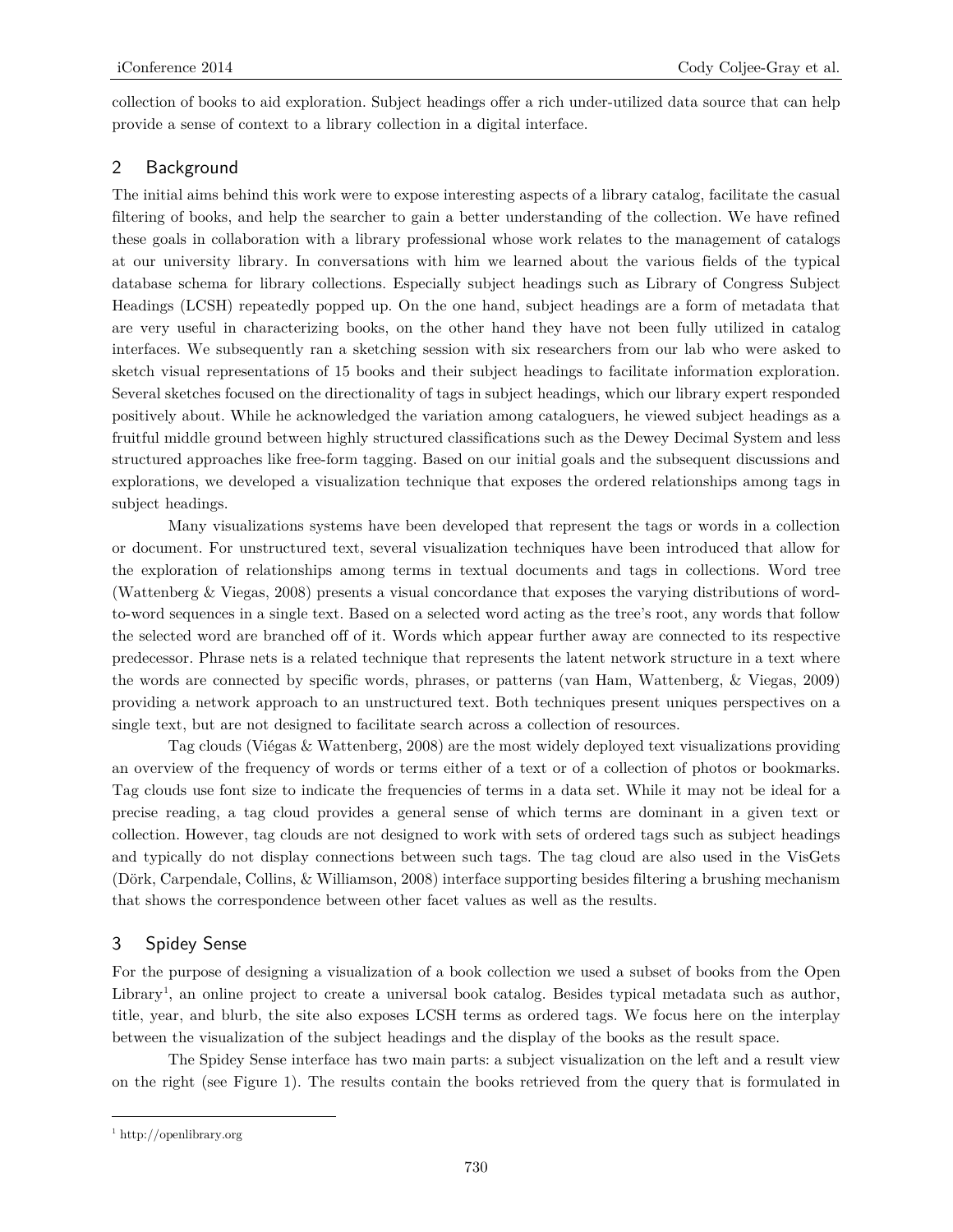the visualization view by selecting tags. With no tag selected, the visualization view shows the top 50 tags from all subject headings across all books in the collection. At this initial stage the visualization is similar to a tag cloud: each tag represents a topic from a subject heading from a book. We decided to encode the frequency of tags using a circle instead of font size alone to make it easier to compare the differences in frequency.

Once a tag is selected the visualization is separated into three parts: left, middle and right (see Figure 1). Constituting the current query, the selected tags are placed into the middle of the visualization. The left side of the view has many tags varying in size scattered from the top to the bottom. These are tags that immediately precede the current selection in the subject headings across all the books that match the current tag selection. The right side is structured similarly but shows tags that immediately follow the current selection. The tags are connected with subtle curves indicating the ordering of subject tags.



Figure 1: The visualization view on the left is juxtaposed with the results view on the right.

A tag's label and association with the books in the result list can be explored by hovering. When the cursor is moved over a circle the tag label is enlarged and moved out of the circle so that it can be read in full (see Figure 2). The hover operation also highlights the books in the result view that have a subject heading containing that tag. Likewise hovering over an entry in the result list highlights the corresponding tags in the visualization. Brushing allows an information seeker to draw connections between tags and books. Its aim is to strengthen the relationship between the visualization and the results to help the searcher gain a sense of orientation in the larger collection.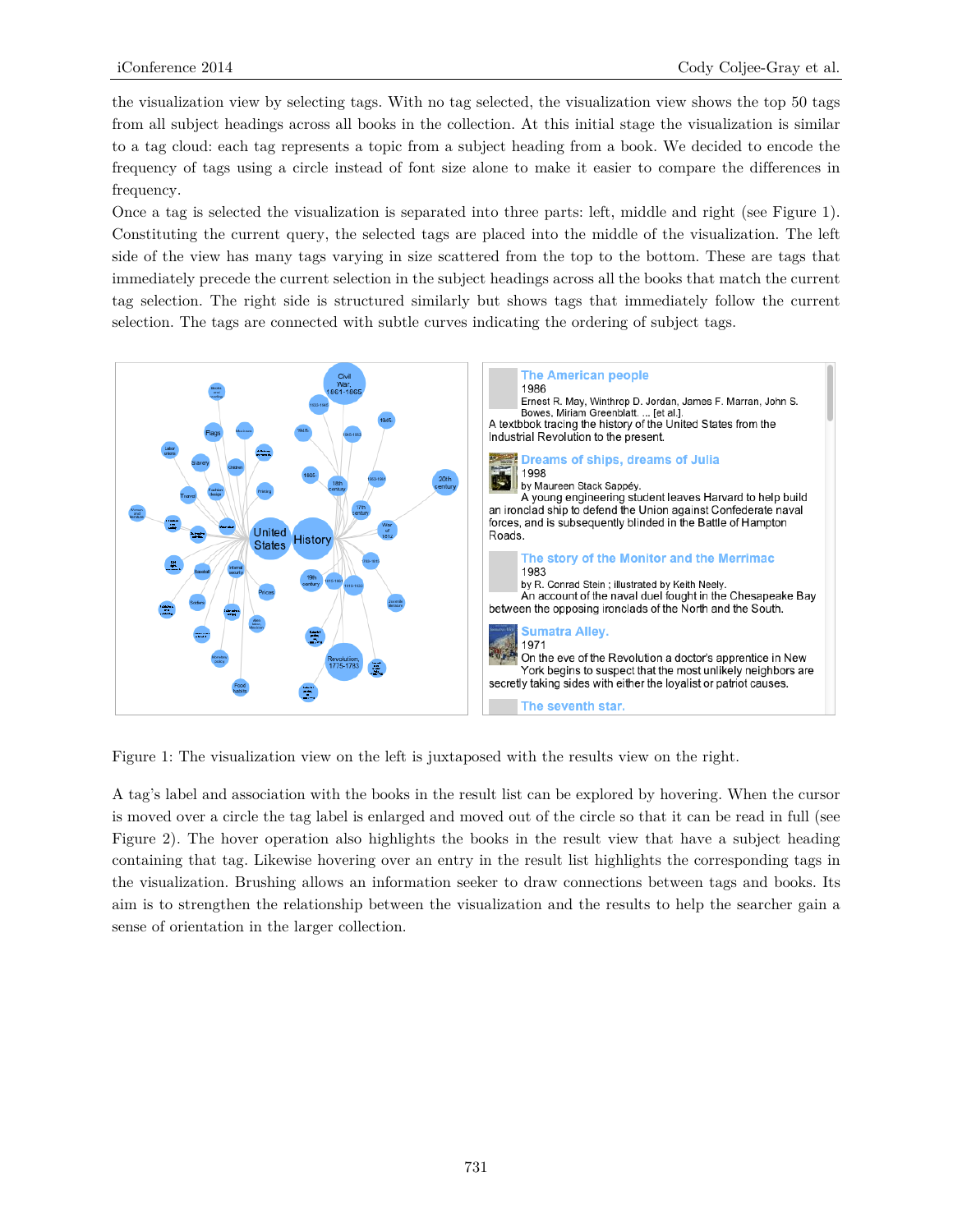

Figure 2: Brushing over a tag in the visualization highlights relevant books in the results view.

When a tag is clicked the visualization transitions to the filtered stage. The selected tag will move to the center. All tags that have a first-order relationship to the chosen tag remain visible and are linked to the chosen tag. Tags that appear immediately before the selected tag will move to the left and tags that appear immediately after will be moved to the right. All tags are visually connected by curved lines to the center tag or tags either to the left or right of it depending on their position in the subject headings. Considering that the tags at the beginning of a subject heading represents more general topics, the left side of the visualization contains more general tags. Similarly the tags on the right side in the visualization should be more specific. Clicking on a tag on either side (left or right) will add that tag to the selected nodes in the middle which results in a refinement of the result space. On the flip side, clicking on a tag in the middle will remove that tag from the selection, which broadens the query and expands the result space. If the last remaining middle tag is clicked, the system returns back to the initial stage.

The intention behind the design is to help making sense of the changing arrangement of tags as the searcher navigates between sets of books. The tags are gradually transitioned between display states to help the viewer make sense of the changes on the screen. After a query change is issued, tags which exist in both the before state and the after state are not removed but rather moved to their new location. This is done to try to keep a sense of fluidity.

The prototype queries a set of 1000 books from the Open Library database. Open Library is open for anyone to add bibliographic information about books. The project is implemented as a web-based system, written in JavaScript. Processing.js<sup>[2](#page-3-0)</sup> is used to draw to the canvas element of HTML5 and the JavaScript library springy.js<sup>[3](#page-3-1)</sup> is used to control the force directed layout. When the web page is loaded it retrieves a JSON file containing the metadata about the books. It immediately parses it and stores it in memory. Each query is then made on this data store.

<span id="page-3-0"></span><sup>2</sup> <http://processingjs.org/>

<span id="page-3-1"></span><sup>3</sup> <https://github.com/dhotson/springy>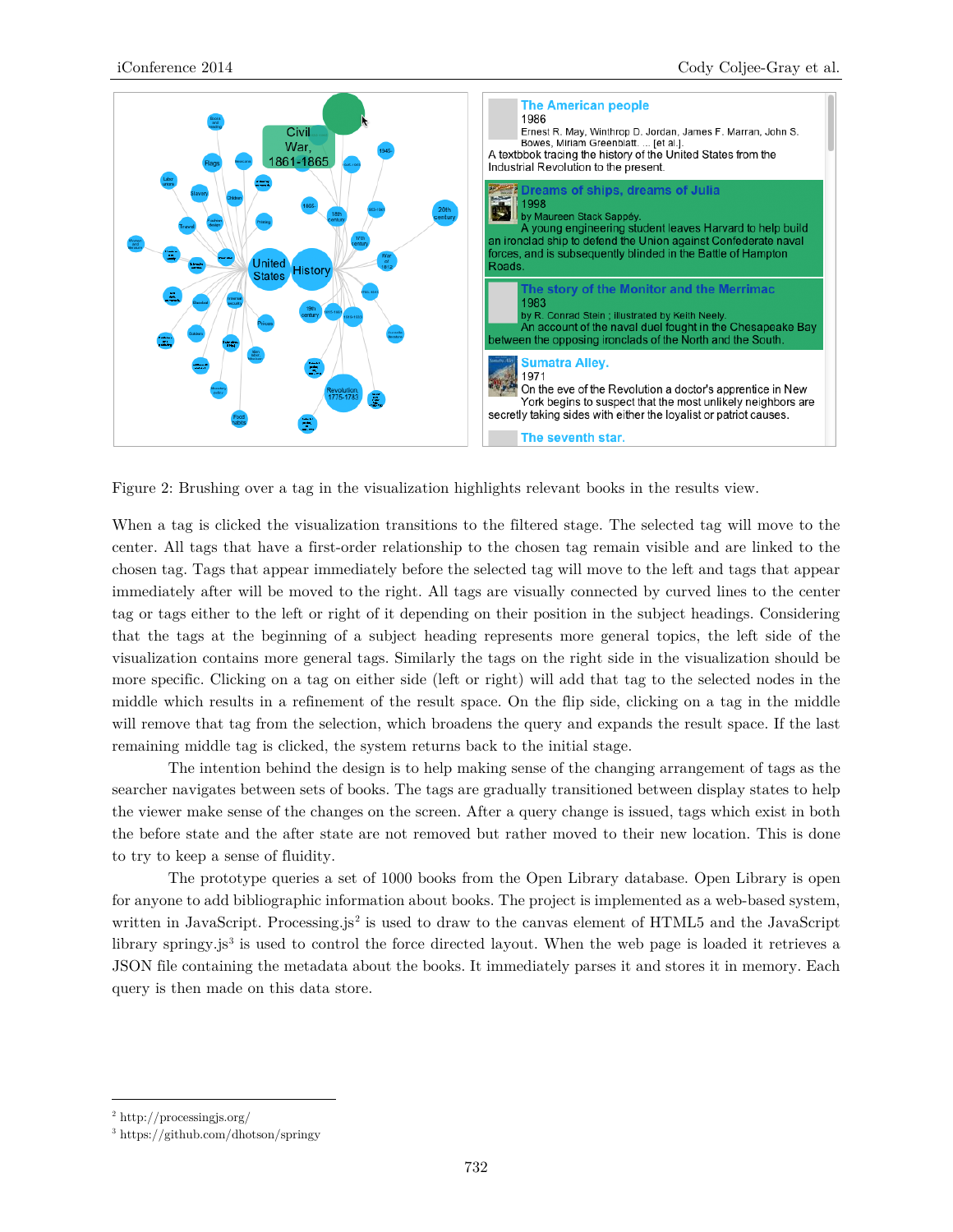

tags (top right) and the brushing when hovered over a book (bottom)

#### 4 Use-Case Scenario

To demonstrate the potential of this project we provide a brief scenario. Suppose there is a searcher, named John, who is interested in finding a new book to read. He uses the Spidey Sense interface to find a book. In the initial view, he notices that "History" is fairly large compared to the other tags (see Figure 3, top left). This indicates there is a large amount of items in this collection about "History.". Being generally interested in history, John clicks on the tag and the system updates the other tags. With "History" selected in the center he can see that the largest circles have the tags "United States", "19th century" and "20th century" (top middle). This indicates these tags are the most common tags occurring in subject headings directly before or after a "History" tag. John clicks the tag marked "Great Britain." Now the visualization indicates that most of the books in this subset are about the "19th century" because that tag is the largest (top right). After seeing Oliver Twist among the results (bottom right), John moves his mouse over the book and some tags in the visualization change color (bottom left). He can see that Oliver Twist has at least one subject heading containing the substring "Great Britain – History – 19th century." John selects "19th century" and hovers over Oliver Twist again. Now the "Fiction" tag highlights. John decides he wants to read Oliver Twist. He selects the result and puts a hold on the book in his local library.

Alternatively John could have started with "Fiction", then "19th century", next "History" and finally "Great Britain." He would be essentially navigating through the hierarchy from the bottom up. This also works if you start with "Great Britain" or "19th century." John can form the same query by multiply paths.

This is contrary to the typical top down category structure often employed.